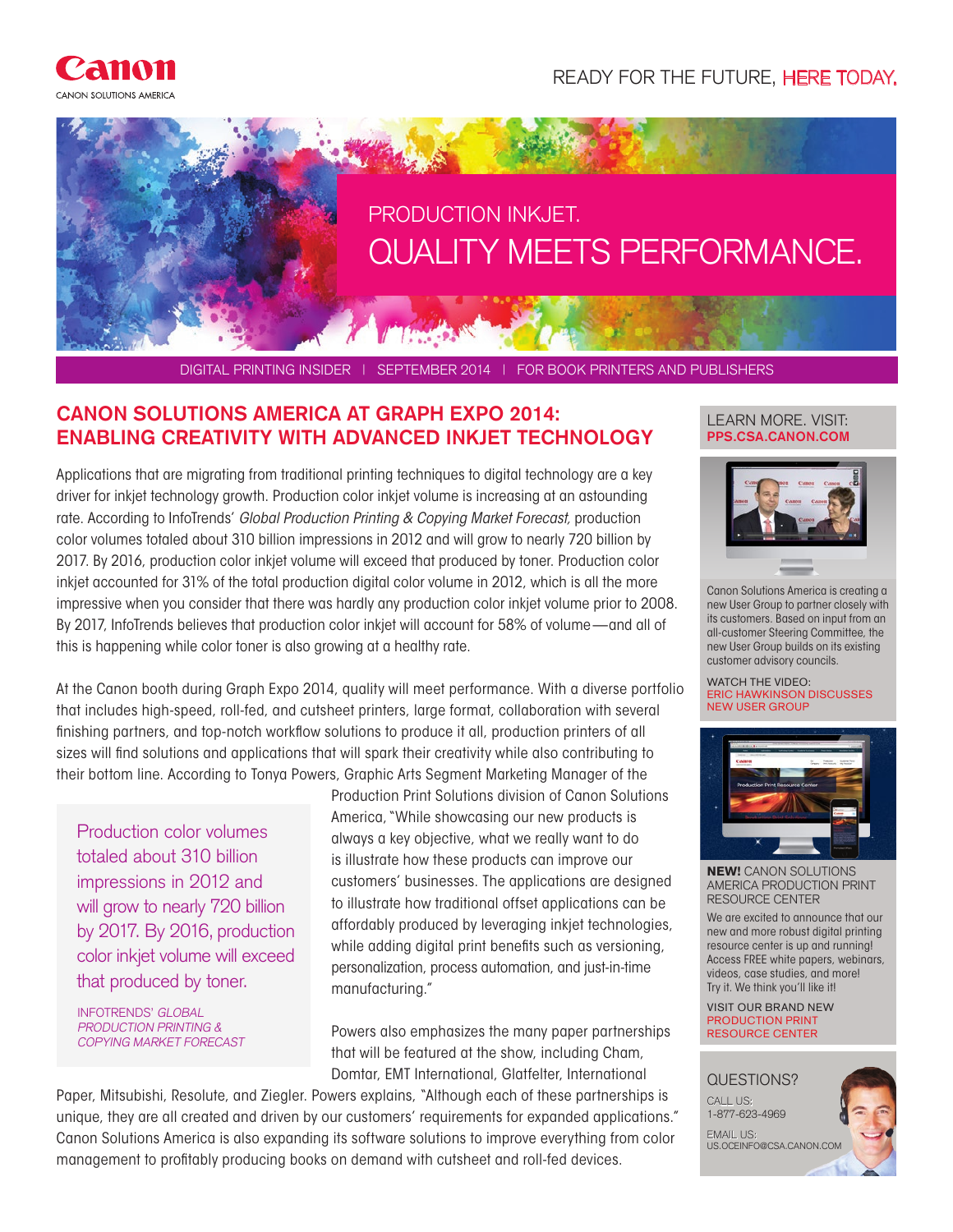## **CANON SOLUTIONS AMERICA AT GRAPH EXPO 2014: ENABLING CREATIVITY WITH ADVANCED INKJET TECHNOLOGY (CONTINUED)**



As requirements within the industry and among customers continue to change, there is an increasing demand for a digital, full-color printing system that delivers the right combination of flexibility, productivity, and quality. The Océ JetStream® and Océ ColorStream® printing systems from Canon fulfill these requirements while also pushing the limits for the creative applications that follow. According to InfoTrends' *U.S. Digital Production Printing Application Forecast*, there are seven key application areas where inkjet technology is used in production—General Office, Promotional, Publishing, Transaction, Packaging, Utility, and Consumer. In 2013, transaction was the largest category for high-speed inkjet systems, accounting for about 40% of volume. Promotional (primarily direct mail) followed in second place with 29%, and publishing (mostly books) rounded out the top three with more than 26%. Throughout the week of Graph Expo, visitors to the Canon booth can anticipate first-class creativity for these top applications and more.

Using the Océ ColorStream 3900 digital inkjet press, printers with creative clients are able to create impressive digital applications

with full color coverage. Designing for digital in the same way they do with offset (minus the limitation of static designs), creative departments can benefit from a wide color gamut and high-resolution output. The Océ ColorStream 3900 printer enables better reproduction of graphics for higher quality and more creative digitally printed direct mail. On Sunday and Wednesday during Graph Expo, take a look at the Fresh Garden self-mailers with perforated coupon samples created using Océ DigiDot<sup>®</sup> ink technology and printed on 9pt Mitsubishi DL 1984 paper.

If you've got a need for transactional printing, visit the Canon booth on Monday to witness firsthand what the next generation of statements will look like. Equipped with the EMT International "Spectrum Series" (which includes options such as the DP22 Dynamic Perf Processor, CHS22 Sheeter with Chip Cut, and the SB2218 Stack-n-Batcher and is streamlined with the Océ PRISMAproduction® suite of workflow software), the Océ ColorStream 3900 printer paired with 24# Domtar VivaJet paper is sure to impress.



Fresh Garden self-mailers with perforated coupon created using Océ DigiDot ink technology will be printing on the Océ ColorStream 3900 printer with 9pt Mitsubishi DL 1984 paper.



Transactional statements will be printing on the Océ ColorStream 3900 printer with 24# Domtar VivaJet paper.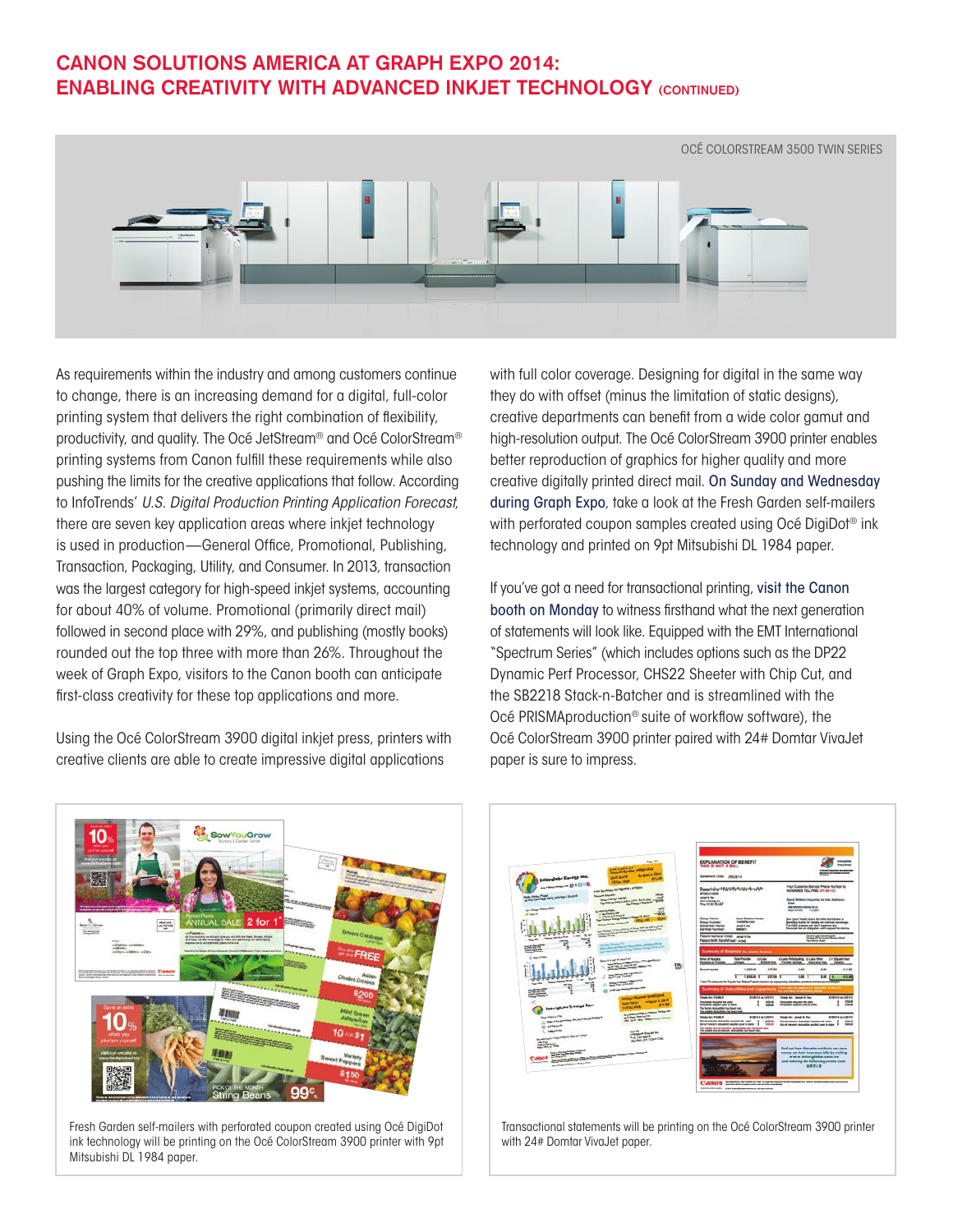## **CANON SOLUTIONS AMERICA AT GRAPH EXPO 2014: ENABLING CREATIVITY WITH ADVANCED INKJET TECHNOLOGY (CONTINUED)**



On Tuesday, stop by to see the lights-out production of a book on demand… and don't forget to grab yourself a signed copy! Embracing one of the many creative outlets enabled by inkjet, the Océ ColorStream 3900 continuous-feed inkjet device will be printing two book titles. Authors Ainsley Shay and Miranda Hardy will watch as their books are printed before their eyes and will be signing copies in the booth.

Because Canon Solutions America understands your business, the many applications that the Océ ColorStream 3900 printer will produce at Graph Expo represent only a subset of the inkjet accomplishments of Canon. In the display area of the booth, two new and exciting technology demonstrations will be featured through video presentations and print samples—the continuous-feed Océ ImageStream® 3500 printer and the B3 format, cutsheet printer, "Niagara." Both promise to break new ground in inkjet production. In addition to the inkjet technology, the Canon booth will also include the bustling hums of a variety of cutsheet toner devices, including the Océ VarioPrint® 6000 Ultra+ line, the Canon varioPRINT 135, and the new Canon imagePRESS® 800 light production color series. A range of large format printers will also be highlighted, including the Canon imagePROGRAF® 785 printer, the Canon imagePROGRAF 9400S printer, the Canon imagePROGRAF 6450 printer with Spectrophotometer, the Océ ColorWave® 650 Poster Printer, the



Océ ColorWave 900 printer, and the Océ Arizona® 6175 printer, as well as a Zünd 2500L digital cutter.

Also during Graph Expo 2014, Océ PRISMA® workflow software and third-party partner products will be fully integrated with each other to help develop and drive a variety of applications to the Océ ColorStream 3900 printer. The production print software products that are being highlighted include Océ PRISMAproduction software, Océ TrueProof® software, GMC Inspire, and color management software tools for the inkjet platforms.



Ainsley Shay and Miranda Hardy books will be printing on the Océ ColorStream 3900 continuous-feed inkjet printer.

# WANT TO SEE MORE ABOUT GRAPH EXPO 2014? JOIN US FOR THE MYPRESSGO.COM



#### **It's Showtime!** *September 18 | 2:00 pm est*

Graph Expo 2014 will be one of the most innovative and exciting exhibitions of digital, offset, flexo, and hybrid technologies. This webinar will offer a sneak peek into the products, solutions, and services that Canon Solutions America will be announcing and demonstrating at the show. Join us!